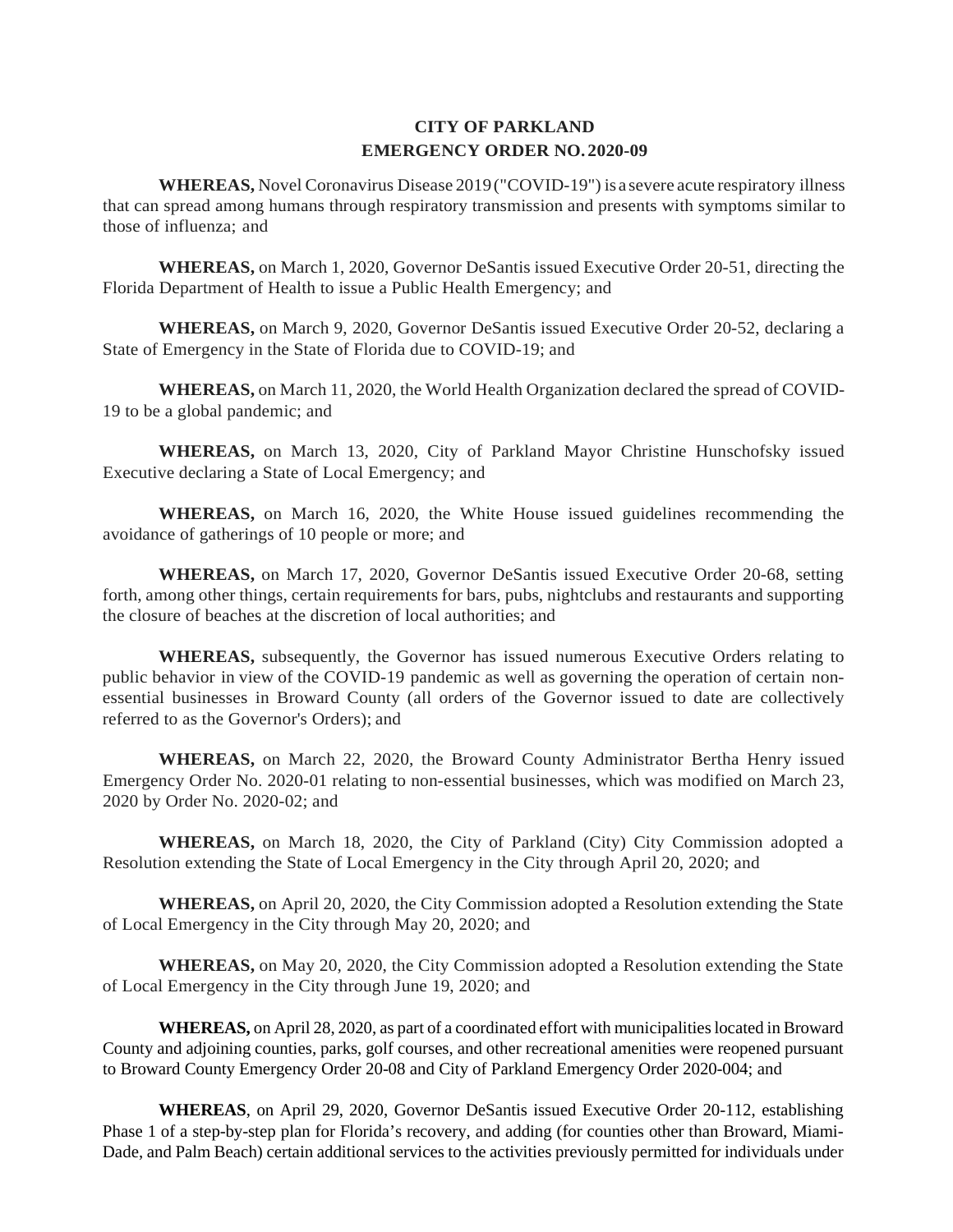Executive Order 20-91, including on-premises consumption of food and beverage at restaurants, operation of in-store retail, and opening of museums and libraries (if permitted by local government), subject to a twentyfive percent (25%) capacity limitation and certain other conditions; and

**WHEREAS,** on May 9, 2020, Governor DeSantis issued Executive Order 20-120, authorizing (for counties other than Broward and Miami-Dade) licensed professionals, including barbers and cosmetologists, to provide personal services as part of Phase 1; and

 **WHEREAS,** on May 14, 2020, Governor DeSantis issued Executive Order 20-122 permitting Broward County to participate in the Phase 1 reopening identified in Executive Order 20-112, Executive Order 20-120, and any future order pertaining to Phase 1 or the phased reopening of Florida; and

 Broward County and the City of Parkland; and **WHEREAS,** on May 14, 2020, the Broward County Administrator issued Emergency Order 20-10, and the City of Parkland issued Emergency Order 2020-005 providing processes for the Phase 1 opening of

 **WHEREAS,** after consideration of the risks and opportunities along with the guidance and County Emergency Order 20-12, it is appropriate to allow all businesses, except as expressly closed herein, to resume operations subject to the restrictions as set forth in this Emergency Order; and recommendations of the Centers for Disease Control and Prevention (CDC), and in keeping with Broward

 **WHEREAS,** the City seeks to support the reopening and economic recovery of local businesses in a manner consistent with the Emergency Orders of the Broward County Administrator while ensuring the health and safety of employees and customers; and

 to the guidelines stated for each type of establishment, including limiting beaches to only certain limited uses; **WHEREAS,** on May 22, 2020, Broward County Emergency Order 20-13, which reopened Broward County beaches, hotels, motels, and commercial lodging establishments, and gyms and fitness centers, subject and

**WHEREAS,** on May 25, 2020, the City issued Emergency Order 2020-008 reopening gyms and fitness centers and providing guidelines for these establishments; and

 additional establishments to operate, and clarify the guidelines and requirements for all establishments; and **WHEREAS,** on May 29,2020, Broward County issued Emergency Order 20-13, finding that permitting certain additional activities on Broward County beaches, in coordination with the thirty-one (31) municipalities in Broward County, is warranted by the circumstances, and that certain other amendments to existing orders are appropriate to permit additional activities at Parks in Broward County, allow certain

**WHEREAS,** it is the intent of this order to implement the changes set forth in Broward County Emergency Order 20-13; and

 **WHEREAS,** the City seeks to modify existing City of Parkland Emergency Orders to ensure conformity with Broward County and to permit additional activities at municipal parks operated by the City, and to allow certain additional establishments to operate, and to clarify the guidelines and requirements for all establishments; and

 full observance of the social distancing, facial covering, and sanitation requirements stated in the CDC **WHEREAS,** many aspects of COVID-19 remain unknown, but what is known is that the virus spreads easily and can be deadly; medical experts strongly advise that the reopening of communities include Guidelines and reflected in Broward County Emergency Order 20-07, as amended by both operator of the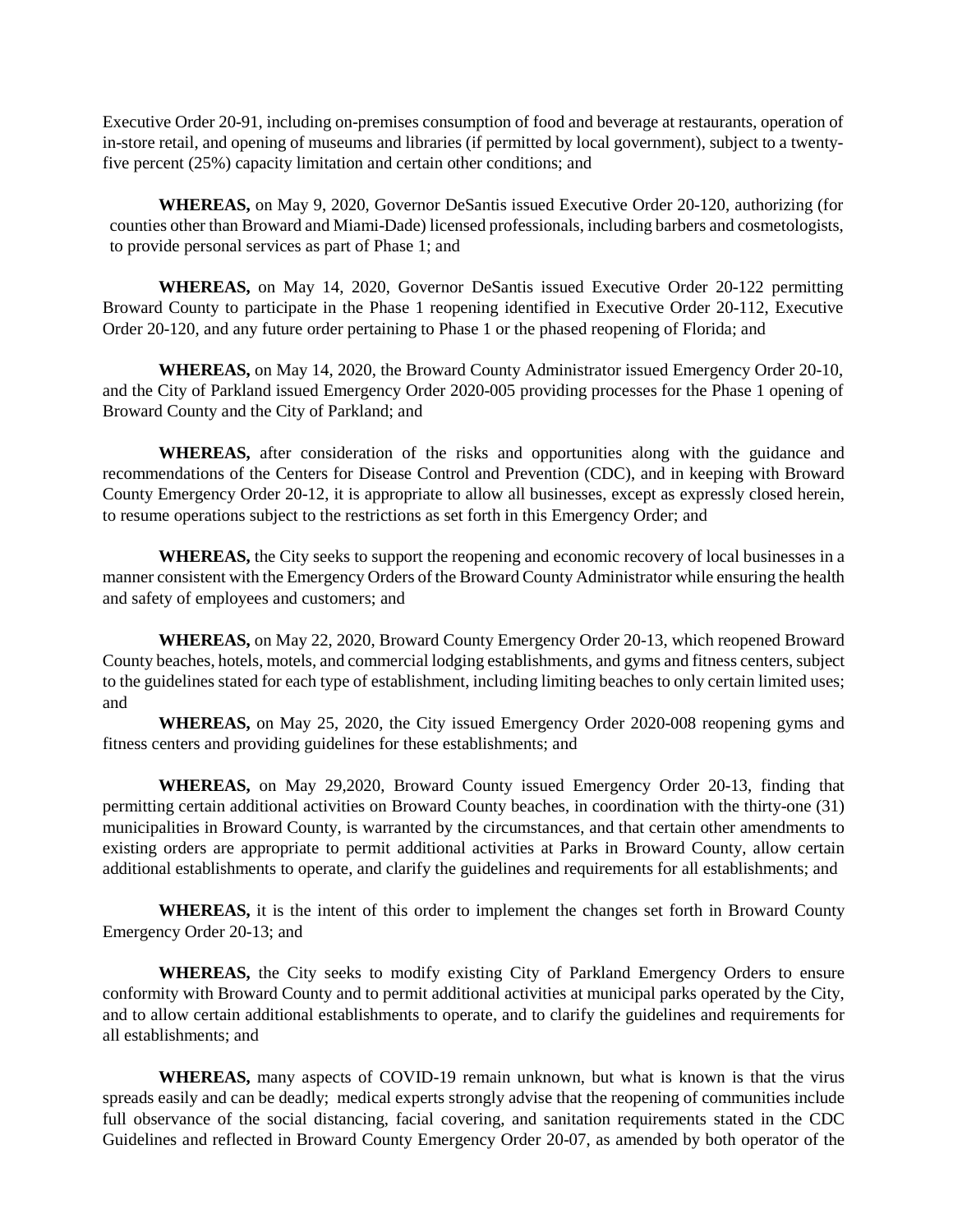establishment and by persons patronizing the establishment, in order to minimize the risk of a dramatic increase in infections that might overwhelm the available public health resources and require reclosure of public amenities, restaurants, and stores. .

**NOW, THEREFORE,** I, Nancy Morando, as City Manager, pursuant to my emergency authority under Section 2-101 of the City Code, the Declaration of Emergency issued by the Governor, Chapter 252, Florida Statutes, the State of Local Emergency extended by the City Commission, and by the City Comprehensive Emergency Management Plan, declare:

**Section 1.** Other Amendments to Emergency Order 2020-07

A. General Requirements for All Establishments. Emergency Order 2020-07 is amended to replace Attachment 1, General Guidelines for All Establishments, with Attachment 1 hereto. All establishments operating in the City of Parkland shall comply with the applicable guidelines stated in Attachment 1, and shall also comply with all guidelines contained in any other attachment(s) to Emergency Order 2020-07, as amended, addressing specific use(s) applicable to the establishment.

**B.** Parks in the City of Parkland, Emergency Order 2020-08 is amended to replace Attachment 6, Parks in the City of Parkland Limited Reopening Guidelines, with Attachment 6 hereto.

**C.** Massage Establishments. Massage establishments may operate consistent with Emergency Order 2020-07, as amended, including the guidelines stated in Attachment 4 for Personal Services. Emergency Order 2020-07 is amended to delete and 2.G (Massage Parlors) in its entirety.

**Section 3.** This Order shall be effective at 12:01a.m. June 1, 2020 and shall terminate when the Parkland local state of emergency ends.

Nancy Morando, City Manager

# **Section 2. Applicability; Severability.**

This Emergency Order supersedes and replaces any contrary provision in any prior City of Parkland Emergency Order. Except as superseded, all City of Parkland Emergency Orders remain in full force and effect. Any provision(s) within this Emergency Order that (i) conflict(s) with any state or federal law or constitutional provision, or (ii) conflict(s) with or are superseded by a current or subsequently-issued Executive Order of the Governor or the President of the United States solely to the extent such Executive Order (a) expressly preempts the substance of this Emergency Order or (b) imposes stricter closures than set forth herein, shall be deemed inapplicable and deemed to be severed from this Emergency Order, with the remainder of the Emergency Order remaining intact and in full force and effect. To the extent application of some or all of the provisions of this Emergency Order is prohibited on the sovereign land of a federally or state recognized sovereign Indian tribe, such application is expressly excluded from this Emergency Order. This order shall be enforceable by the Broward Sheriff's Office and subject to the maximum fines permitted by law.

ATTEST:

Carse Klaus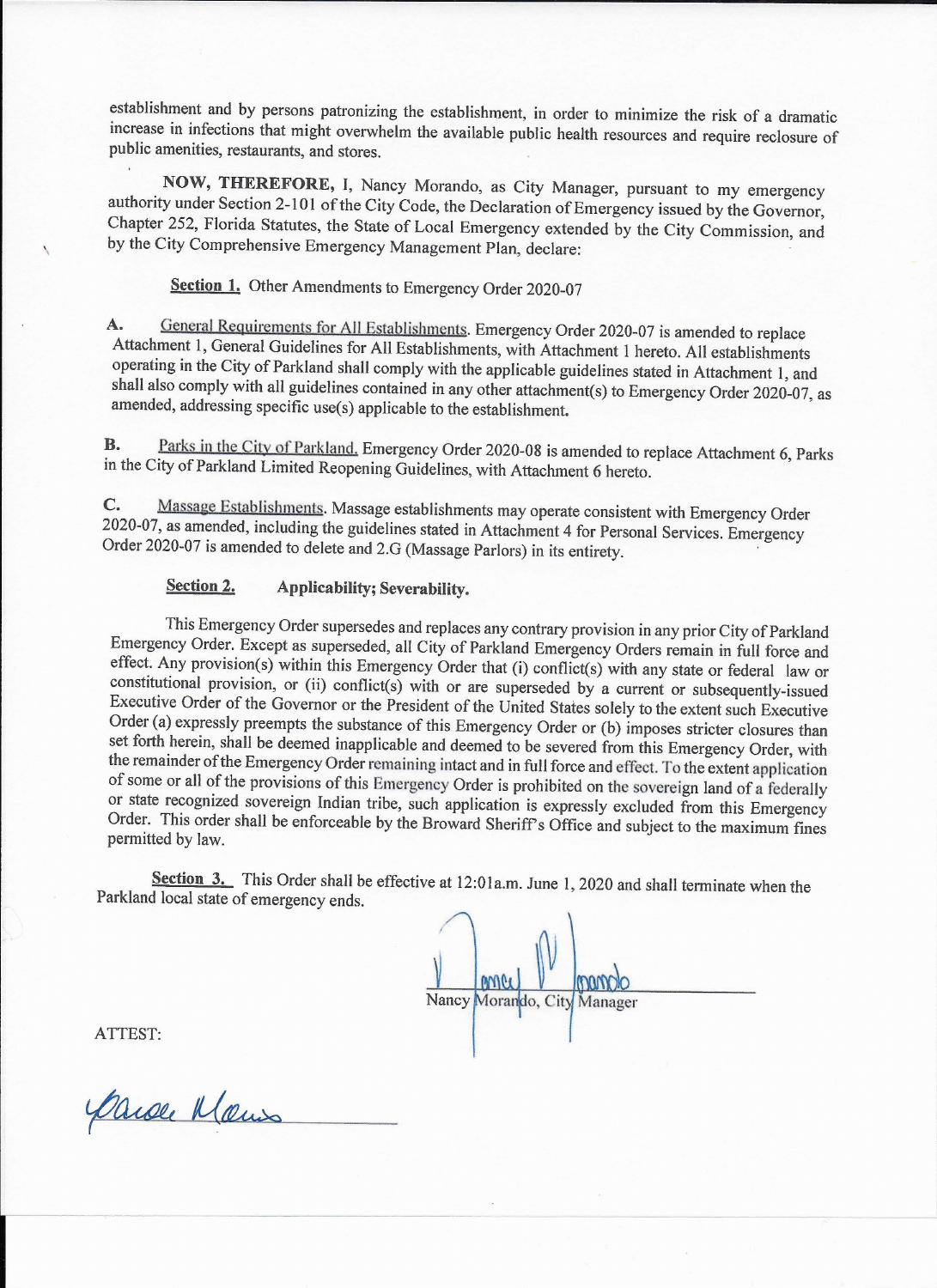## ATTACHMENT 1 GENERAL REQUIREMENTS FOR ALL ESTABLISHMENTS

All establishments that have on-site operations must comply with the following:

### **A. General Business Requirements**

- 1. Ensure compliance with the guidelines from the Centers for Disease Control and Prevention available at [https://www.cdc.gov/coronavirus/2019-ncov/prevent-getting-](http://www.cdc.gov/coronavirus/2019-ncov/prevent-getting) sick/index.html (referred to as the "CDC Guidelines") and all additional requirements stated in Broward County Emergency Order 20-12, as amended.
- 2. Establish and continue communication with local and State authorities to determine current mitigation measures in your community.
- partners, and other interested parties. Take the time to answer any questions and concerns. 3. Communicate clearly all plans and policies you develop regarding personal protective equipment, social distancing, and employee health monitoring to your staff, customers, vendors,
- 4. Post CDC signage in public locations emphasizing measures to "Stop the Spread" and to exercise social responsibility (see [https://www.cdc.gov/coronavirus/2019-](https://www.cdc.gov/coronavirus/2019-%20ncov/downloads/stop-the-spread-of-germs.pdf) ncov/downloads/stop-the[spread-of-germs.pdf\)](https://www.cdc.gov/coronavirus/2019-%20ncov/downloads/stop-the-spread-of-germs.pdf).
- 5. Post a telephone number for persons to report suspected violations (311 or the applicable local municipal code enforcement telephone number).
- your current workspace could be reconfigured by installing physical barriers, placing visual 6. Whenever feasible, allow employees to telework or establish a rotation or staggered schedule to reduce the number of employees working on site. Where telework is not possible, consider how markers, and implementing other measures that allow for social distancing.
- sick time and paid time-off policies to discourage employees from coming to work if they feel 7. To the extent possible, implement flexible childcare and sick leave policies and reiterate existing ill.
- symptoms, with the goal of preventing ill employees from working. 8. Develop a plan for monitoring your employees' health, with a particular focus on COVID-19
- 9. Establish contingency plans for the handling of a positive case of COVID-19 in your workplace. OSHA's guidelines give specific steps on how to manage and isolate employees displaying COVID-19 symptoms (see [https://www.osha.gov/Publications/OSHA3990.pdf\)](http://www.osha.gov/Publications/OSHA3990.pdf)).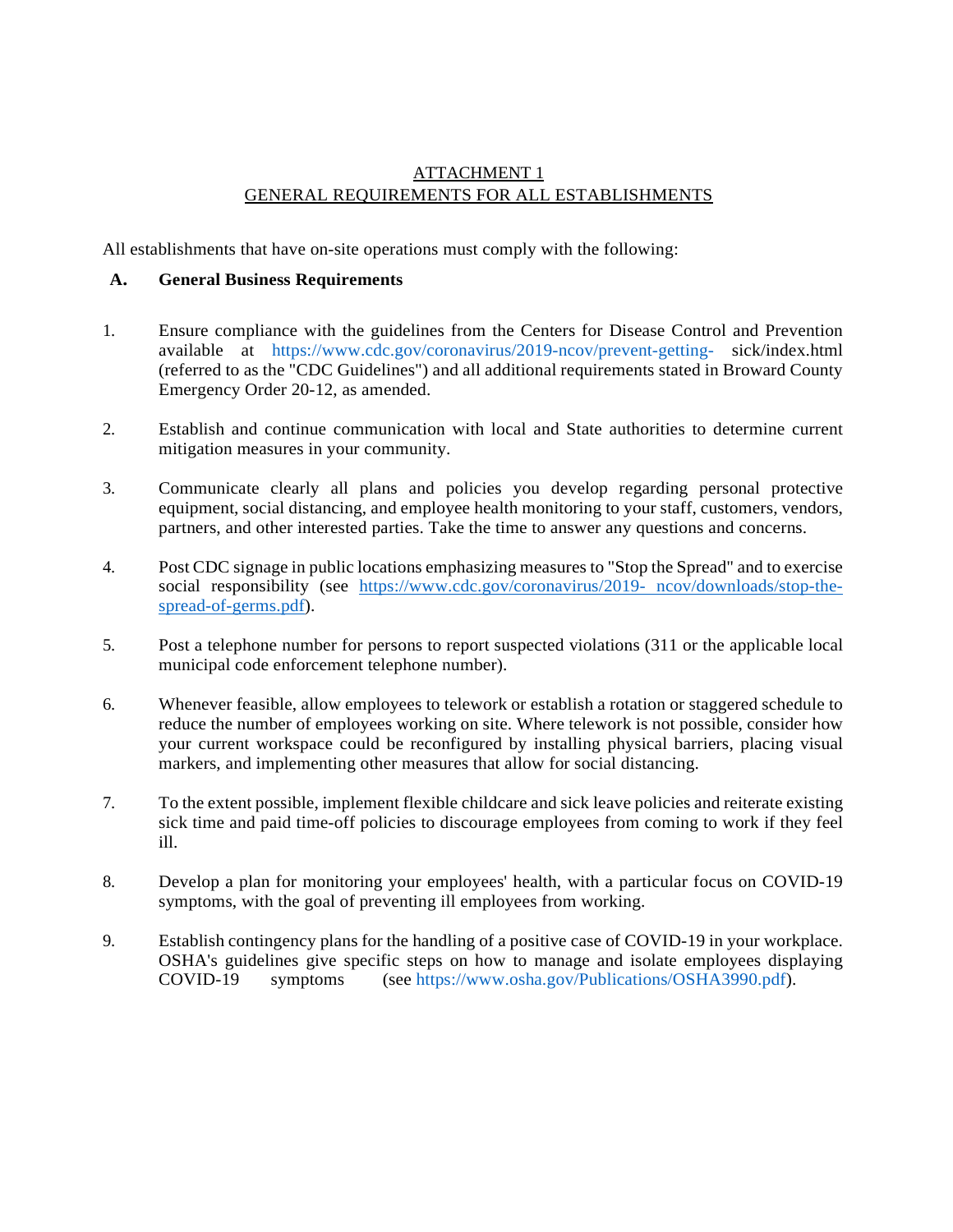- 10. Develop or update your employee contact system (e.g. phone tree, social media, texting, etc.) so you have a way to quickly reach all staff if there is a workplace COVID-19 exposure.
- 11. Ensure that employees wear facial coverings in the workplace when within six feet of someone else and when required by City of Parkland Emergency Order 2020-007, as amended. Social distancing of six feet should be practiced to the maximum extent possible, even when facial coverings are worn.
- 12. Limit the number of employees simultaneously using employee common areas like breakrooms to ensure social distancing of at least six feet between employees. If not possible, consider closing common areas.
- 13. Enforce the CDC's health and safety guidelines when employees return to work. Provide employee training on safety measures, including proper use of personal protective equipment and social distancing.
- 14. Visually mark required separation distances **(six** feet apart) for areas where there is any potential for people to congregate, such as in elevators, aisles, food counters, or lines to enter, check-in, or receive services or purchase goods.
- 15. Discourage car valet parking.
- 16. Set up self-checkout lines and contactless payments, if applicable and practical. Avoid cash transactions as much as practical.
- 17. Require customers, clients, and other visitors to the business to wear facial coverings in accordance with City of Parkland Emergency Order 2020-007, as amended.

#### **B. Business Process Adaptions and Sanitization Requirements**

- 1. Upgrade/Install ventilation including HVAC filters per OSHA guidance.
- 2. Clean and disinfect all bathrooms regularly throughout the day.
- 3. Limit capacity of elevators and place proper markers in such elevators to ensure social distancing.
- 4. Remove all magazines and other frequently shared items from waiting rooms.
- 5. Deep clean the establishment at least once every twenty-four hours.
- as doors, stairwells, handles, light switches, elevator switches, etc. 6. Regularly conduct enhanced sanitization of all common areas and high- contact touchpoints such
- 7. Provide hand-sanitizing stations or supplies throughout the workplace.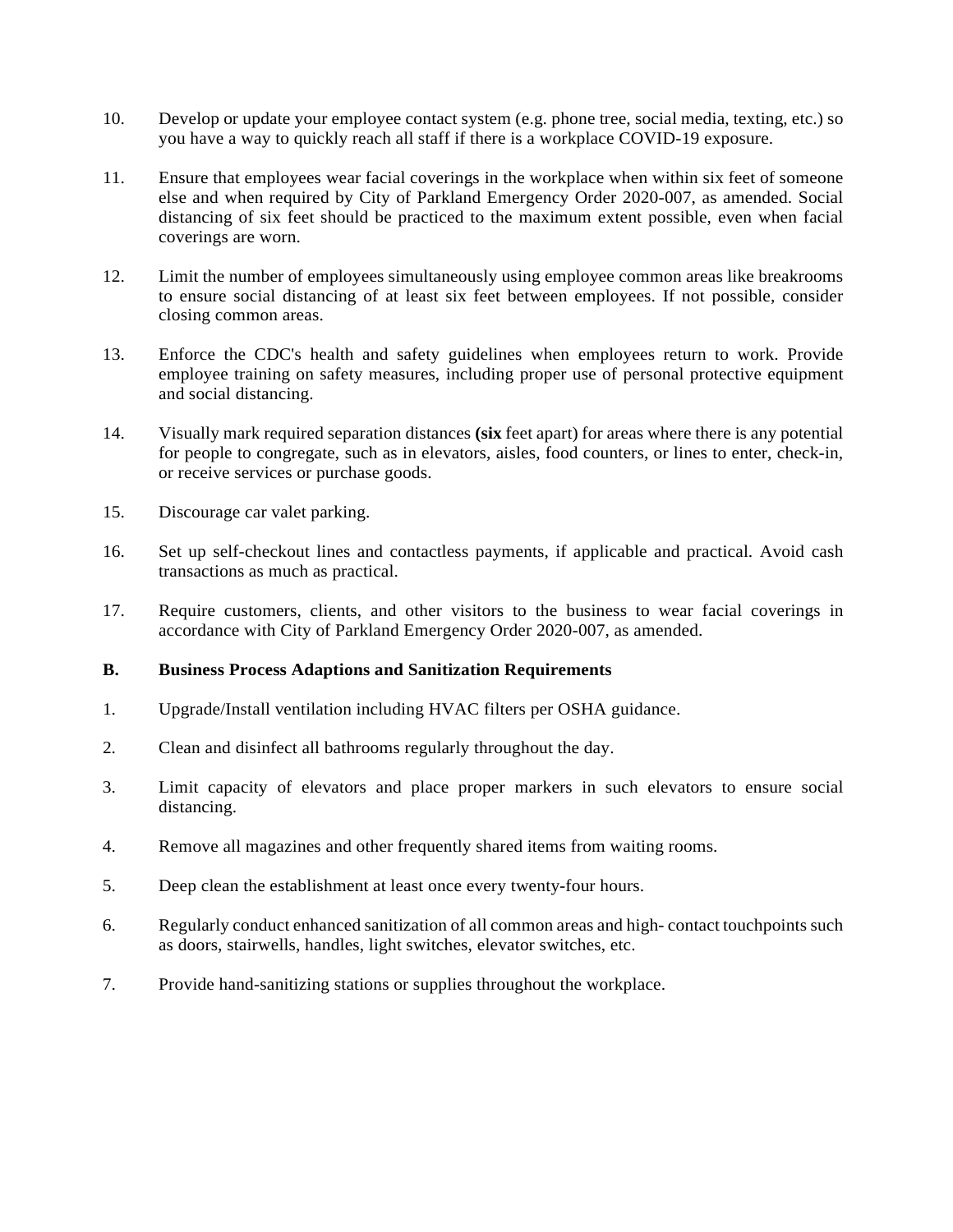- immediately sanitize their hands upon entrance and should be encouraged to continue to sanitize hands routinely, and as otherwise required, throughout their time in the establishment. 8. All staff, customers, vendors, partners, and other persons entering the establishment should
- 9. Any establishment that has equipment for the use of the public (for example, golf clubs or go karts at recreational businesses, or shopping carts or baskets at grocery stores) must ensure that staff monitors such use and must implement sanitization protocols to fully disinfect these items prior to each new customer use.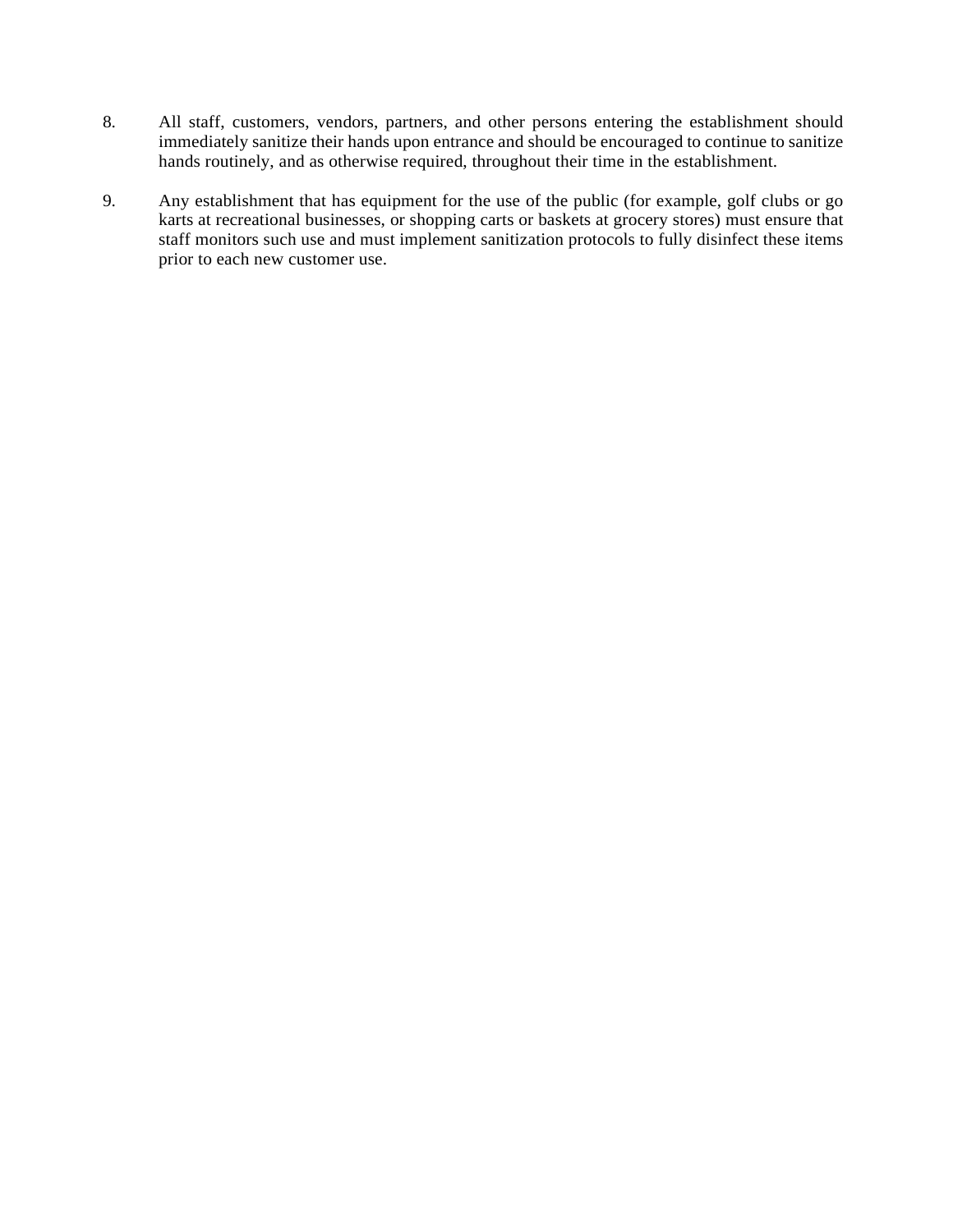## ATTACHMENT 6 PARKS IN THE CITY OF PARKLAND LIMITED REOPENING GUIDELINES

 Except as otherwise set forth herein, all parks in the City of Parkland, may be open to public access on a limited basis, subject to the limitations set forth in this Attachment 6. Conducting any activities in a way that deviates from said guidelines is prohibited.

 Hours of operation will be determined by the City. The opening of private parks will be governed by the City, but if opened, any such private parks must operate in compliance with the minimum requirements of this Attachment 6. Notwithstanding this Emergency Order permitting the reopening of Parks in the City of Parkland, certain Parks in the City may remain closed to public access as determined appropriate by the owner or operator of that park.

 Tennis facilities and other similar recreational amenities, not including basketball courts, that are not located in Parks in the City of Parkland may open as determined by the owner or operator of such applicable requirements of this Attachment 6, notwithstanding that such use is not occurring in a Park facilities, provided the owner or operator ensures that the use thereof is in full compliance with all in the City of Parkland.

 Parkland may operate consistent with the guidelines applicable to that specific use, unless otherwise prohibited by contract or other applicable requirement. For example, community centers and other applicable to all establishments (Attachment 1) and any other attachments applicable to the particular activity taking place at the community center or building (e.g., if a community center is being used as a fitness facility, the guidelines applicable to fitness centers must be followed). Specific establishments (including businesses and amenities) operating within Parks in the City of buildings located within Parks in the City of Parkland may operate consistent with the guidelines

The following parks shall be reopened for passive enjoyment, subject to limitations, at this time:

| Pine Trails Park & Terramar Park(s)<br><b>Barkland</b>                                                                           | 8AM-8PM, Monday through Sunday<br>8AM-8PM, Monday through Sunday        |
|----------------------------------------------------------------------------------------------------------------------------------|-------------------------------------------------------------------------|
| Equestrian Center at Temple Park<br>Doris Davis Foreman Wilderness Preserve<br>Covered Bridge Park<br>$Six$ Acre Wood Park $(s)$ | 8AM-6PM, Monday through Sunday                                          |
| John H. Quigley Park & Tennis Center                                                                                             | 8AM-8PM, Monday through Friday<br>8AM-3PM, Saturday and Sunday          |
| P-Rec                                                                                                                            | 8AM-8PM, Monday through Friday<br>8AM-5PM, Saturday<br>Closed on Sunday |

 not include any use which shall require the use of park equipment. Social distancing and CDC guidelines Fields at Pine Trails Park and Terramar Park shall be opened for passive use by residents. Passive use shall shall be observed at all times.

#### **Operating Requirements**

1. No groups of more than ten (10) people shall congregate in any area of any Park in the City of